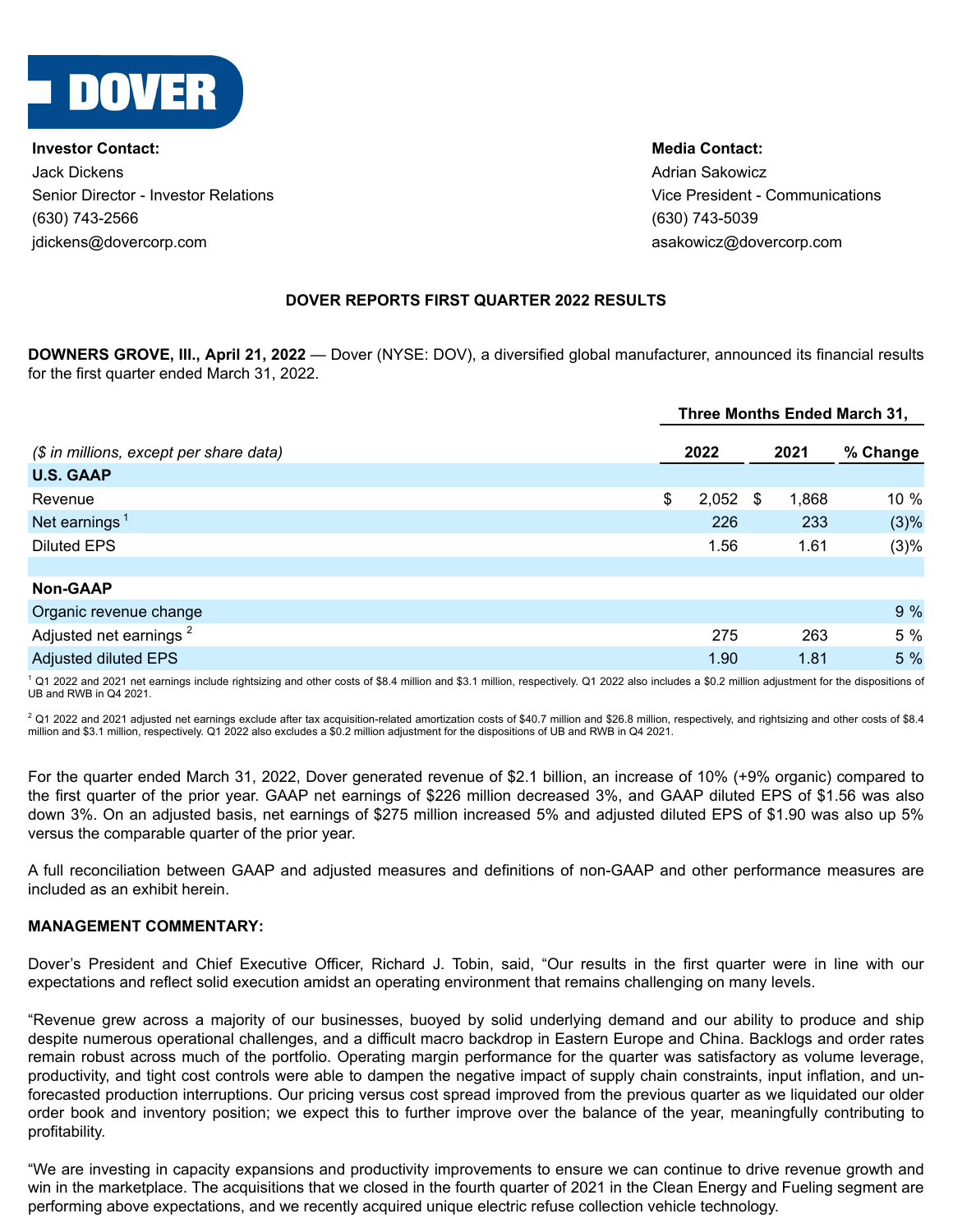"We believe we are well-positioned to deliver solid performance in 2022. Demand conditions are constructive and our backlog remains at record levels, providing us with good revenue visibility and the ability to forecast production. We are taking active measures to counter persisting headwinds and are prudently evaluating various scenarios of macro and specific market developments. We are maintaining our 2022 adjusted full-year guidance and will continue evaluating it as the year unfolds."

## **FULL YEAR 2022 GUIDANCE:**

In 2022, Dover expects to generate GAAP EPS in the range of \$7.39 to \$7.59 (adjusted EPS of \$8.45 to \$8.65), based on full year revenue growth of 8% to 10% (7% to 9% on an organic basis).

## **CONFERENCE CALL INFORMATION:**

Dover will host a webcast and conference call to discuss its first quarter 2022 results at 9:00 A.M. Eastern Time (8:00 A.M. Central Time) on Thursday, April 21, 2022. The webcast can be accessed on the Dover website at dovercorporation.com. The conference call will also be made available for replay on the website. Additional information on Dover's first quarter results and its operating segments can be found on the Company's website.

## **ABOUT DOVER:**

Dover is a diversified global manufacturer and solutions provider with annual revenue of approximately \$8 billion. We deliver innovative equipment and components, consumable supplies, aftermarket parts, software and digital solutions, and support services through five operating segments: Engineered Products, Clean Energy & Fueling, Imaging & Identification, Pumps & Process Solutions and Climate & Sustainability Technologies. Dover combines global scale with operational agility to lead the markets we serve. Recognized for our entrepreneurial approach for over 65 years, our team of over 25,000 employees takes an ownership mindset, collaborating with customers to redefine what's possible. Headquartered in Downers Grove, Illinois, Dover trades on the New York Stock Exchange under "DOV." Additional information is available at dovercorporation.com.

## **FORWARD-LOOKING STATEMENTS:**

This press release contains "forward-looking" statements within the meaning of the Private Securities Litigation Reform Act of 1995, as amended. All statements in this document other than statements of historical fact are statements that are, or could be deemed, "forward-looking" statements. Forward-looking statements are subject to numerous important risks, uncertainties, assumptions and other factors, some of which are beyond the Company's control. Factors that could cause actual results to differ materially from current expectations include, among other things, the impacts of COVID-19, or other future pandemics, on the global economy and on our customers, suppliers, employees, business and cash flows, supply chain constraints and labor shortages that could result in production stoppages, inflation in material input costs and freight logistics, other general economic conditions and conditions in the particular markets in which we operate, the impact on global or a regional economy due to the outbreak or escalation of hostilities or war, changes in customer demand and capital spending, competitive factors and pricing pressures, our ability to develop and launch new products in a cost-effective manner, our ability to realize synergies from newly acquired businesses, and our ability to derive expected benefits from restructuring, productivity initiatives and other cost reduction actions. For details on the risks and uncertainties that could cause our results to differ materially from the forward-looking statements contained herein, we refer you to the documents we file with the Securities and Exchange Commission, including our Annual Report on Form 10-K for the year ended December 31, 2021, and our Quarterly Reports on Form 10-Q and Current Reports on Form 8-K. These documents are available from the Securities and Exchange Commission, and on our website, dovercorporation.com. The Company undertakes no obligation to publicly update any forward-looking statement, whether as a result of new information, future events or otherwise.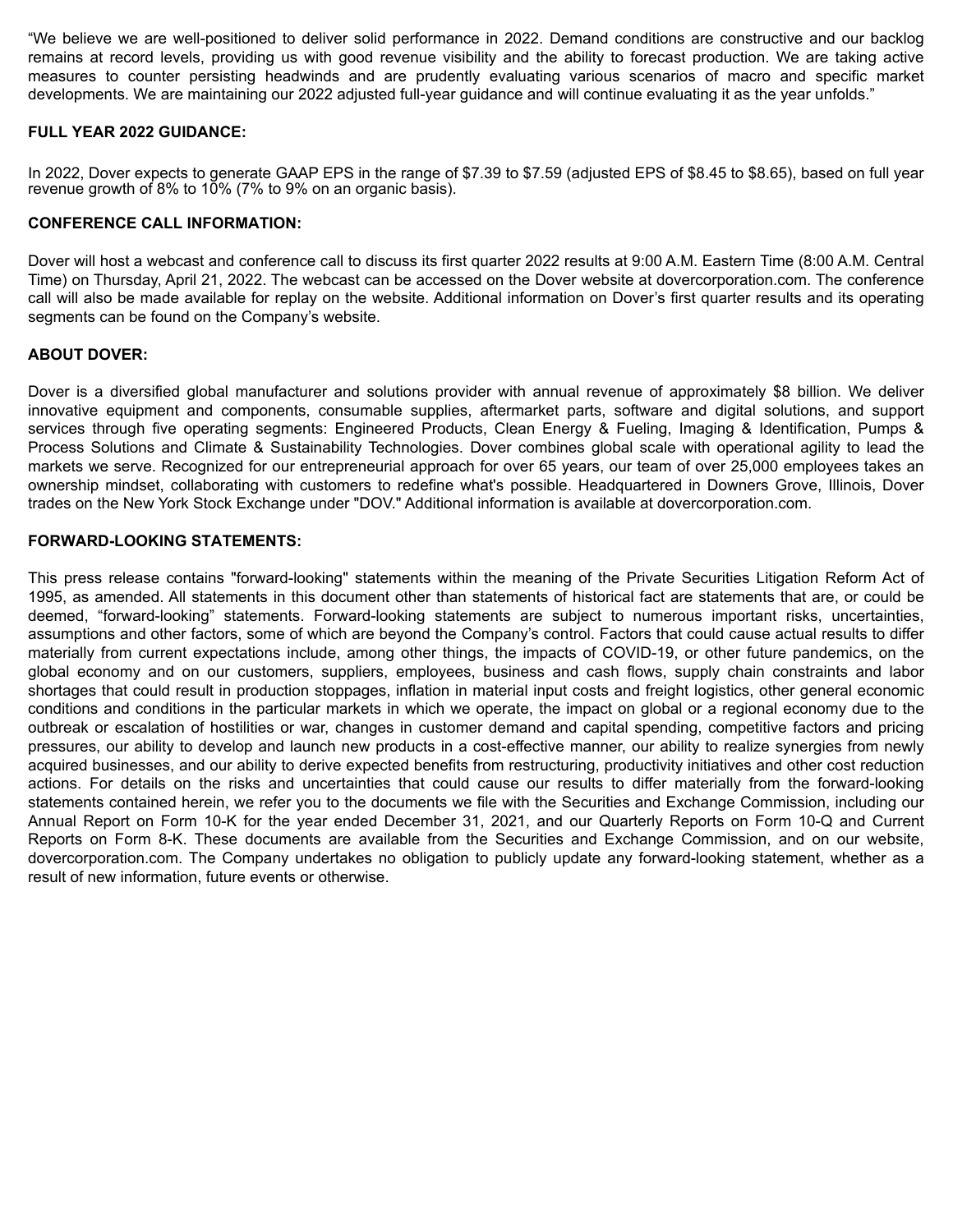## **INVESTOR SUPPLEMENT - FIRST QUARTER 2022**

## **DOVER CORPORATION CONSOLIDATED STATEMENTS OF EARNINGS** (unaudited)(in thousands, except per share data)

|                                               |              | Three Months Ended March 31, |                         |           |  |  |
|-----------------------------------------------|--------------|------------------------------|-------------------------|-----------|--|--|
|                                               |              | 2022                         |                         | 2021      |  |  |
| <b>Revenue</b>                                | $\mathbb{S}$ | 2,051,901                    | $\sqrt[6]{\frac{1}{2}}$ | 1,867,901 |  |  |
| Cost of goods and services                    |              | 1,308,707                    |                         | 1,146,353 |  |  |
| <b>Gross profit</b>                           |              | 743,194                      |                         | 721,548   |  |  |
| Selling, general, and administrative expenses |              | 443,843                      |                         | 408,998   |  |  |
| <b>Operating earnings</b>                     |              | 299,351                      |                         | 312,550   |  |  |
| Interest expense                              |              | 26,552                       |                         | 26,823    |  |  |
| Interest income                               |              | (775)                        |                         | (680)     |  |  |
| Other income, net                             |              | (2, 129)                     |                         | (2,843)   |  |  |
| Earnings before provision for income taxes    |              | 275,703                      |                         | 289,250   |  |  |
| Provision for income taxes                    |              | 49,550                       |                         | 56,481    |  |  |
| <b>Net earnings</b>                           | $\$\$        | 226,153                      | $\sqrt[6]{3}$           | 232,769   |  |  |
|                                               |              |                              |                         |           |  |  |
| Net earnings per share:                       |              |                              |                         |           |  |  |
| <b>Basic</b>                                  | \$           | 1.57                         | -\$                     | 1.62      |  |  |
| <b>Diluted</b>                                | \$           | 1.56                         | $\sqrt[6]{3}$           | 1.61      |  |  |
| Weighted average shares outstanding:          |              |                              |                         |           |  |  |
| <b>Basic</b>                                  |              | 144,087                      |                         | 143,765   |  |  |
| <b>Diluted</b>                                |              | 145,329                      |                         | 144,938   |  |  |
|                                               |              |                              |                         |           |  |  |
| Dividends paid per common share               | \$           | 0.500                        | \$                      | 0.495     |  |  |
|                                               |              |                              |                         |           |  |  |

\* Per share data may be impacted by rounding.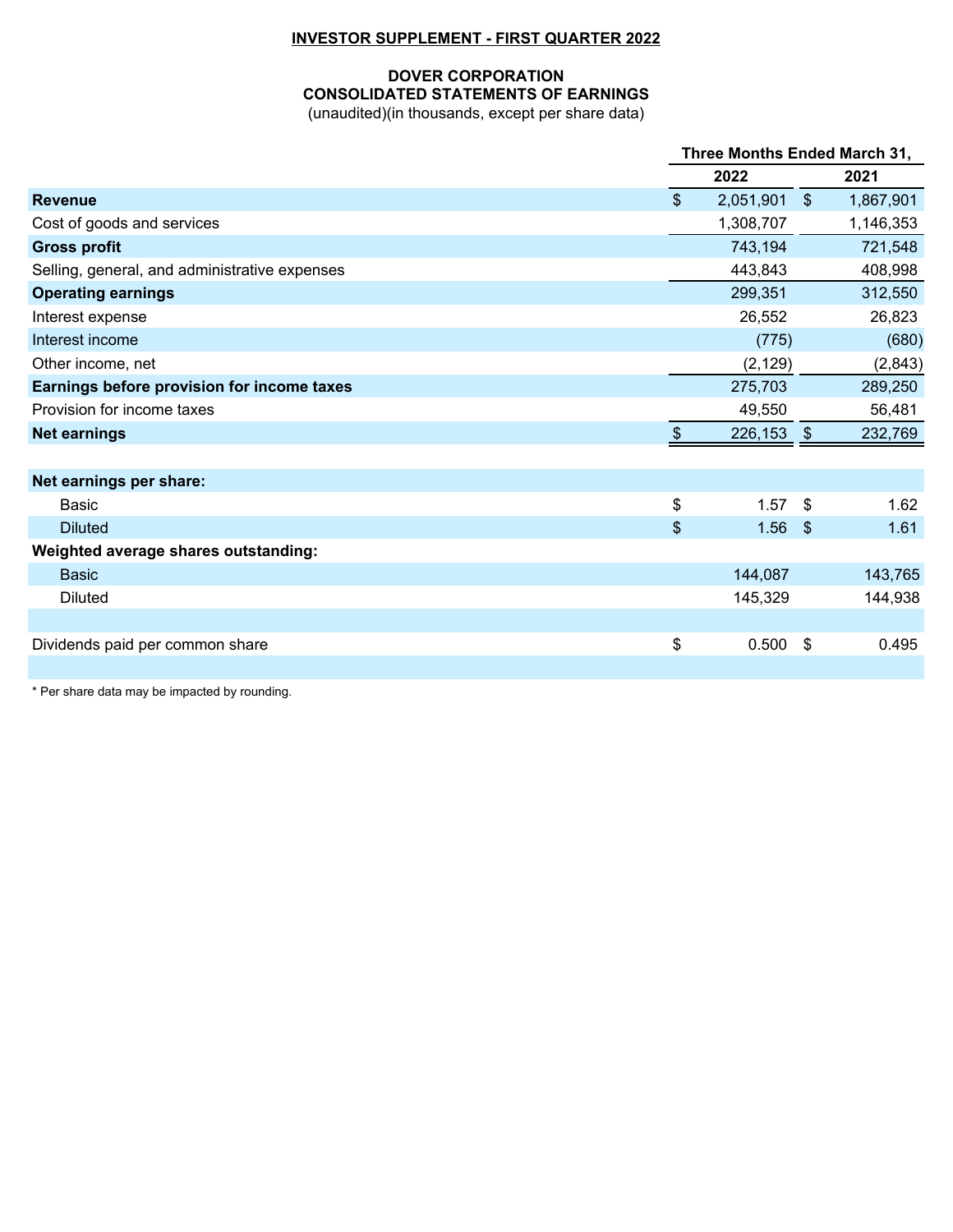# **DOVER CORPORATION QUARTERLY SEGMENT INFORMATION**

|                                                    |               |                |               | (unaudited)(in thousands) |              |                |                |           |
|----------------------------------------------------|---------------|----------------|---------------|---------------------------|--------------|----------------|----------------|-----------|
|                                                    |               | 2022           |               |                           |              | 2021           |                |           |
|                                                    |               | Q <sub>1</sub> |               | Q <sub>1</sub>            | Q2           | Q <sub>3</sub> | Q <sub>4</sub> | FY 2021   |
| <b>REVENUE</b>                                     |               |                |               |                           |              |                |                |           |
| <b>Engineered Products</b>                         | \$            | 487,647        | \$            | 428,127 \$                | 442,091 \$   | 447,798 \$     | 462,811 \$     | 1,780,827 |
| Clean Energy & Fueling                             |               | 458,395        |               | 389,678                   | 437,042      | 410,561        | 410,872        | 1,648,153 |
| Imaging & Identification                           |               | 272,255        |               | 284,328                   | 294,076      | 292,535        | 292,428        | 1,163,367 |
| <b>Pumps &amp; Process Solutions</b>               |               | 435,195        |               | 394,377                   | 428,701      | 438,240        | 447,316        | 1,708,634 |
| Climate & Sustainability Technologies              |               | 399,078        |               | 372,077                   | 430,506      | 429,425        | 376,167        | 1,608,175 |
| Intercompany eliminations                          |               | (669)          |               | (686)                     | (740)        | (290)          | (359)          | (2,075)   |
| Total consolidated revenue                         | \$            | 2,051,901      | \$            | 1,867,901 \$              | 2,031,676 \$ | 2,018,269 \$   | 1,989,235 \$   | 7,907,081 |
| <b>NET EARNINGS</b>                                |               |                |               |                           |              |                |                |           |
| Segment Earnings:                                  |               |                |               |                           |              |                |                |           |
| Engineered Products <sup>1</sup>                   | \$            | 66,134         | \$            | 68,779 \$                 | 62,720 \$    | 71,717 \$      | 82,295 \$      | 285,511   |
| Clean Energy & Fueling                             |               | 41,442         |               | 66,480                    | 78,755       | 65,593         | 60,560         | 271,388   |
| Imaging & Identification                           |               | 51,529         |               | 56,992                    | 60,747       | 63,419         | 55,989         | 237,147   |
| <b>Pumps &amp; Process Solutions</b>               |               | 139,340        |               | 123,645                   | 138,632      | 142,414        | 142,172        | 546,863   |
| Climate & Sustainability Technologies <sup>2</sup> |               | 40,396         |               | 38,117                    | 48,971       | 42,841         | 192,693        | 322,622   |
| Total segment earnings (EBIT)                      |               | 338,841        |               | 354,013                   | 389,825      | 385,984        | 533,709        | 1,663,531 |
| Corporate expense / other                          |               | 37,361         |               | 38,620                    | 40,762       | 33,498         | 47,947         | 160,827   |
| Interest expense                                   |               | 26,552         |               | 26,823                    | 26,661       | 26,433         | 26,402         | 106,319   |
| Interest income                                    |               | (775)          |               | (680)                     | (942)        | (1, 466)       | (1, 353)       | (4, 441)  |
| Earnings before provision for income taxes         |               | 275,703        |               | 289,250                   | 323,344      | 327,519        | 460,713        | 1,400,826 |
| Provision for income taxes                         |               | 49,550         |               | 56,481                    | 58,836       | 63,763         | 97,928         | 277,008   |
| Net earnings                                       | \$            | 226,153        | $\sqrt[6]{3}$ | 232,769 \$                | 264,508 \$   | 263,756 \$     | 362,785 \$     | 1,123,818 |
| <u>SEGMENT MARGIN</u>                              |               |                |               |                           |              |                |                |           |
| Engineered Products <sup>1</sup>                   |               | 13.6%          |               | 16.1%                     | 14.2%        | 16.0%          | 17.8%          | 16.0%     |
| Clean Energy & Fueling                             |               | 9.0%           |               | 17.1%                     | 18.0%        | 16.0%          | 14.7%          | 16.5%     |
| Imaging & Identification                           |               | 18.9%          |               | 20.0%                     | 20.7%        | 21.7%          | 19.1%          | 20.4%     |
| <b>Pumps &amp; Process Solutions</b>               |               | 32.0%          |               | 31.4%                     | 32.3%        | 32.5%          | 31.8%          | 32.0%     |
| Climate & Sustainability Technologies <sup>2</sup> |               | 10.1%          |               | 10.2%                     | 11.4%        | 10.0%          | 51.2%          | 20.1%     |
| Total segment operating margin                     |               | 16.5%          |               | 19.0%                     | 19.2%        | 19.1%          | 26.8%          | 21.0%     |
| DEPRECIATION AND AMORTIZATION EXPENSE              |               |                |               |                           |              |                |                |           |
| <b>Engineered Products</b>                         | \$            | 11,699         | \$            | 14,047 \$                 | 11,981 \$    | $11,123$ \$    | 11,493 \$      | 48,644    |
| Clean Energy & Fueling                             |               | 27,699         |               | 19,269                    | 19,475       | 19,920         | 19,346         | 78,010    |
| Imaging & Identification                           |               | 9,189          |               | 9,593                     |              |                | 9,802          | 38,510    |
|                                                    |               |                |               |                           | 9,294        | 9,821          |                |           |
| <b>Pumps &amp; Process Solutions</b>               |               | 16,890         |               | 16,926                    | 16,866       | 17,843         | 17,440         | 69,075    |
| Climate & Sustainability Technologies              |               | 11,353         |               | 12,096                    | 12,077       | 12,392         | 12,069         | 48,634    |
| Corporate                                          |               | 2,173          |               | 1,875                     | 1,826        | 1,812          | 1,737          | 7,250     |
| Total depreciation and amortization expense        | $\frac{1}{2}$ | 79,003         | $\frac{1}{2}$ | 73,806 \$                 | 71,519 \$    | 72,911 \$      | 71,887 \$      | 290,123   |

 $1$  Q4 and FY2021 include a \$24,723 gain related to the disposition of our Race Winning Brands ("RWB") equity method investment. Q3 and FY 2021 include a \$9,078 payment received for previously incurred restructuring costs related to a product line exit.

 $^2$  Q1 2022 includes \$5,457 of non-cash foreign currency translation losses reclassified to earnings included within restructuring costs and a \$2,117 write-off of assets related to an exit from certain Latin America countries. Q4 and FY2021 include a \$181,615 gain on the disposition of Unified Brands ("UB"), a \$12,073 other than temporary impairment charge related to an equity method investment, and a \$6,072 write-off of assets incurred in connection with an exit from certain Latin America countries.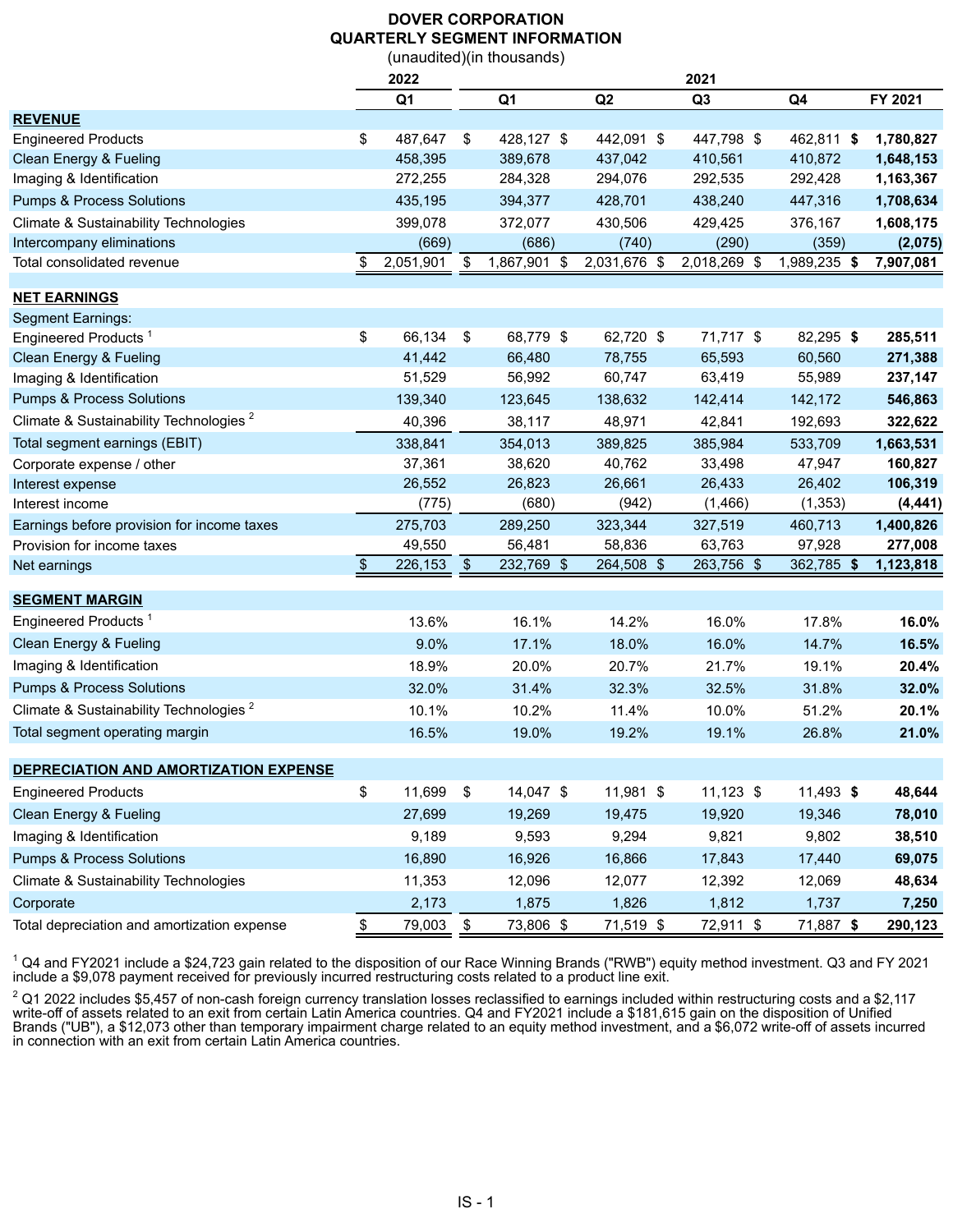# **DOVER CORPORATION QUARTERLY EARNINGS PER SHARE**

(unaudited)(in thousands, except per share data\*)

| <b>Earnings Per Share</b> |                 |      |           |                   |                    |           |         |
|---------------------------|-----------------|------|-----------|-------------------|--------------------|-----------|---------|
|                           | 2022            |      |           |                   | 2021               |           |         |
|                           | Q <sub>1</sub>  |      | Q1        | Q <sub>2</sub>    | Q <sub>3</sub>     | Q4        | FY 2021 |
| Net earnings per share:   |                 |      |           |                   |                    |           |         |
| Basic                     | \$<br>$1.57$ \$ |      | $1.62$ \$ | $1.84 \text{ } $$ | $1.83$ \$          | $2.52$ \$ | 7.81    |
| <b>Diluted</b>            | \$<br>1.56      | - \$ | $1.61$ \$ | $1.82$ \$         | $1.81 \text{ }$ \$ | $2.49$ \$ | 7.74    |
|                           |                 |      |           |                   |                    |           |         |

| Net earnings and weighted average shares used in calculated earnings per share amounts are as follows: |   |              |  |            |            |            |                 |           |  |  |  |
|--------------------------------------------------------------------------------------------------------|---|--------------|--|------------|------------|------------|-----------------|-----------|--|--|--|
| Net earnings                                                                                           | S | $226.153$ \$ |  | 232.769 \$ | 264.508 \$ | 263.756 \$ | 362.785<br>- \$ | 1.123.818 |  |  |  |
|                                                                                                        |   |              |  |            |            |            |                 |           |  |  |  |
| Weighted average shares outstanding:                                                                   |   |              |  |            |            |            |                 |           |  |  |  |
| <b>Basic</b>                                                                                           |   | 144.087      |  | 143.765    | 143.941    | 143.976    | 144.005         | 143.923   |  |  |  |
| <b>Diluted</b>                                                                                         |   | 145.329      |  | 144.938    | 145.118    | 145.440    | 145.460         | 145.273   |  |  |  |

\* Per share data may be impacted by rounding.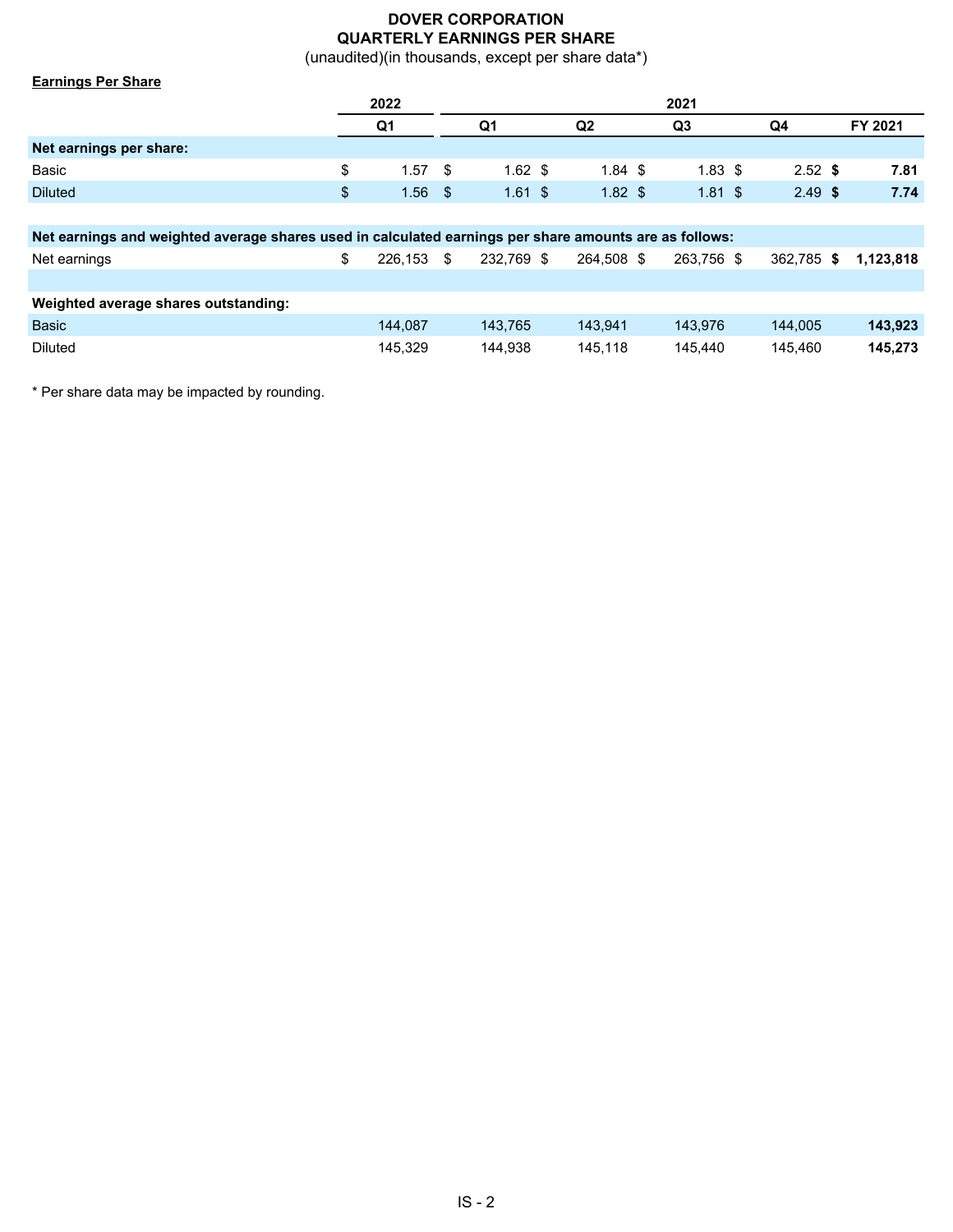## **DOVER CORPORATION QUARTERLY ADJUSTED EARNINGS AND ADJUSTED EARNINGS PER SHARE (NON-GAAP)**

(unaudited)(in thousands, except per share data\*)

#### **Non-GAAP Reconciliations**

|                                                              |               | 2022      | 2021 |            |                |            |            |            |
|--------------------------------------------------------------|---------------|-----------|------|------------|----------------|------------|------------|------------|
|                                                              |               | Q1        |      | Q1         | Q <sub>2</sub> | Q3         | Q4         | FY 2021    |
| <b>Adjusted net earnings:</b>                                |               |           |      |            |                |            |            |            |
| Net earnings                                                 | \$            | 226,153   | -\$  | 232,769 \$ | 264,508 \$     | 263,756 \$ | 362,785 \$ | 1,123,818  |
| Acquisition-related amortization, pre-tax <sup>1</sup>       |               | 53,286    |      | 35,516     | 35,162         | 35,587     | 35,715     | 141,980    |
| Acquisition-related amortization, tax impact <sup>2</sup>    |               | (12, 538) |      | (8,720)    | (8,571)        | (8,700)    | (8, 763)   | (34, 754)  |
| Rightsizing and other costs (benefits), pre-tax <sup>3</sup> |               | 10,552    |      | 4,162      | 10,779         | (3,201)    | 26,696     | 38,436     |
| Rightsizing and other costs (benefits), tax impact $2$       |               | (2, 191)  |      | (1,031)    | (2, 597)       | 902        | (4,610)    | (7, 336)   |
| Loss (gain) on dispositions, pre-tax 4                       |               | 194       |      |            |                |            | (206, 338) | (206, 338) |
| Loss (gain) on dispositions, tax-impact $2$                  |               | (27)      |      |            |                |            | 53,218     | 53,218     |
| Adjusted net earnings                                        |               | 275,429   |      | 262,696 \$ | 299,281 \$     | 288,344 \$ | 258,703 \$ | 1,109,024  |
|                                                              |               |           |      |            |                |            |            |            |
| Adjusted diluted net earnings per share:                     |               |           |      |            |                |            |            |            |
| Diluted net earnings per share                               | $\frac{1}{2}$ | 1.56      | \$   | $1.61$ \$  | $1.82$ \$      | $1.81$ \$  | $2.49$ \$  | 7.74       |
|                                                              |               |           |      |            |                |            |            |            |

| <b>Dilatou Hot carrillige por share</b>                         | ש שטו  | ש ו ש   | ש שטו     | ש ויטו    | $\sim$ $\sim$ | .      |
|-----------------------------------------------------------------|--------|---------|-----------|-----------|---------------|--------|
| Acquisition-related amortization, pre-tax <sup>1</sup>          | 0.37   | 0.25    | 0.24      | 0.24      | 0.25          | 0.98   |
| Acquisition-related amortization, tax impact <sup>2</sup>       | (0.09) | (0.06)  | (0.06)    | (0.06)    | (0.06)        | (0.24) |
| Rightsizing and other costs (benefits), pre-tax <sup>3</sup>    | 0.07   | 0.03    | 0.07      | (0.02)    | 0.18          | 0.26   |
| Rightsizing and other costs (benefits), tax impact <sup>2</sup> | (0.02) | (0.01)  | (0.02)    | 0.01      | (0.03)        | (0.05) |
| (Gain) loss on dispositions, pre-tax 4                          |        |         |           |           | (1.42)        | (1.42) |
| (Gain) loss on dispositions, tax-impact $^2$                    |        |         |           |           | 0.37          | 0.37   |
| Adjusted diluted net earnings per share                         | .90    | 1.81 \$ | $2.06$ \$ | $1.98$ \$ | 1.78 \$       | 7.63   |

<sup>1</sup> Includes amortization on acquisition-related intangible assets and inventory step-up. Q1 2022 includes \$12,487 of amortization of inventory stepup primarily related to the Q4 2021 acquisitions within our Clean Energy & Fueling segment.

 $^2$  Adjustments were tax effected using the statutory tax rates in the applicable jurisdictions or the effective tax rate, where applicable, for each period.

 $3$  Rightsizing and other costs (benefits) include actions taken on employee reductions, facility consolidations and site closures, product line exits, and other asset charges. Q1 2022 includes \$5,457 of non-cash foreign currency translation losses reclassified to earnings included within restructuring costs and a \$2,117 write-off of assets related to an exit from certain Latin America countries for our Climate & Sustainability Technologies segment. Q4 and FY 2021 for our Climate & Sustainability Technologies segment include a \$12,073 other than temporary impairment charge related to an equity method investment and a \$6,072 write-off of assets incurred in connection with an exit from certain Latin America countries. Q3 and FY 2021 include a \$9,078 payment received for previously incurred restructuring costs related to a product line exit in our Engineered Products segment.

 $4$  Q1 2022 represents working capital adjustments related to the disposition of UB and the RWB equity method investment in Q4 2021. Q4 and FY2021 represent a \$181,615 gain on disposition of UB in our Climate & Sustainability Technologies segment and a \$24,723 gain on disposition of our RWB equity method investment in our Engineered Products segment.

\* Per share data and totals may be impacted by rounding.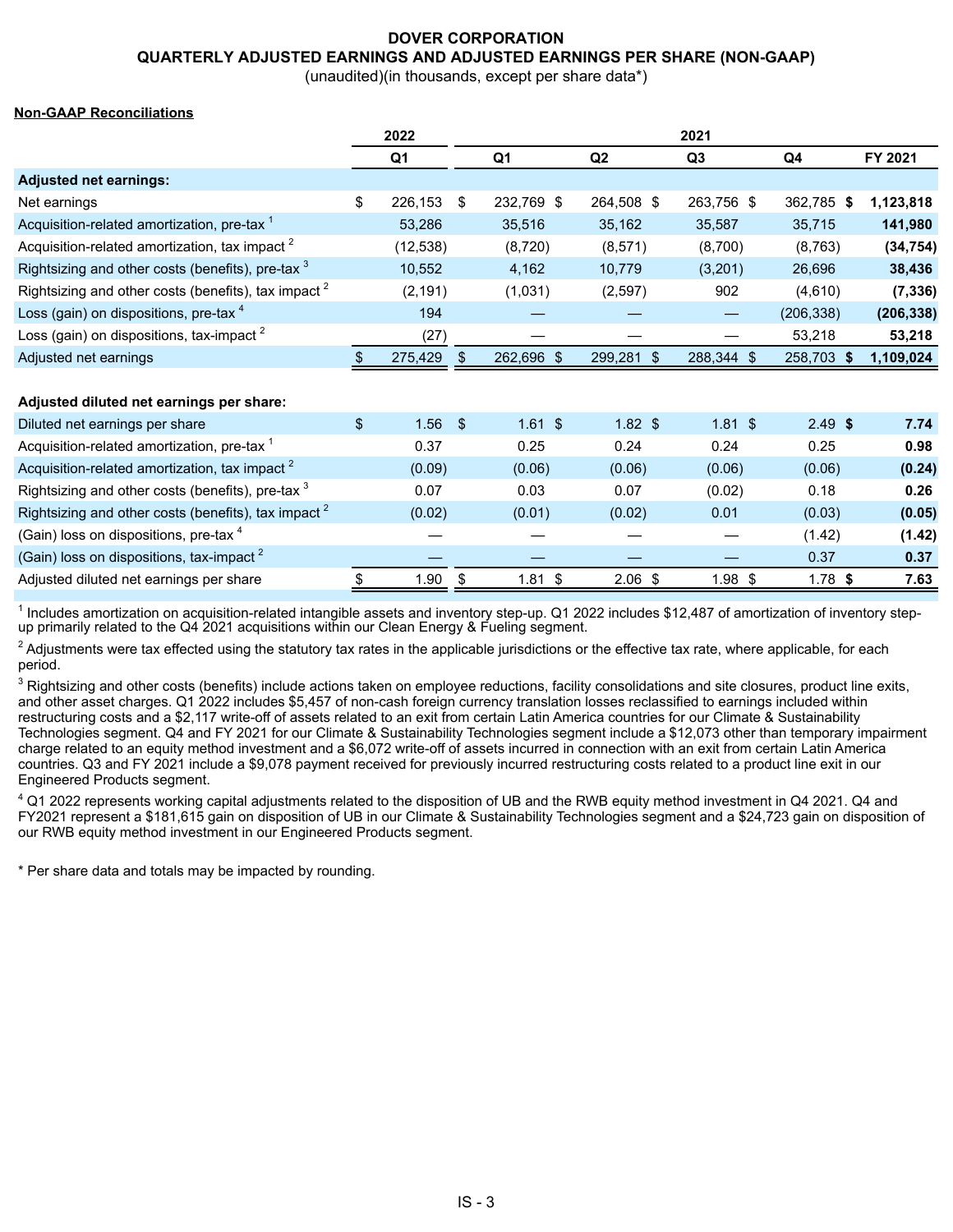# **DOVER CORPORATION QUARTERLY SEGMENT ADJUSTED EBIT AND ADJUSTED EBITDA (NON-GAAP)**

(unaudited)(in thousands)

| <b>Non-GAAP Reconciliations</b>                       | 2022<br>2021             |                |      |            |                |                |            |            |  |  |
|-------------------------------------------------------|--------------------------|----------------|------|------------|----------------|----------------|------------|------------|--|--|
|                                                       |                          | Q <sub>1</sub> |      | Q1         | Q <sub>2</sub> | Q <sub>3</sub> | Q4         |            |  |  |
| <b>ADJUSTED SEGMENT EBIT AND ADJUSTED EBITDA</b>      |                          |                |      |            |                |                |            |            |  |  |
| <b>Engineered Products:</b>                           |                          |                |      |            |                |                |            |            |  |  |
| Segment earnings (EBIT)                               | \$                       | 66,134 \$      |      | 68,779 \$  | 62,720 \$      | 71,717 \$      | 82,295 \$  | 285,511    |  |  |
| Rightsizing and other costs (benefits) $1$            |                          | 509            |      | 4,019      | 4,654          | (8, 332)       | 464        | 805        |  |  |
| Gain on disposition <sup>2</sup>                      |                          | (328)          |      |            |                |                | (24, 723)  | (24, 723)  |  |  |
| Adjusted EBIT - Segment                               |                          | 66,315         |      | 72,798     | 67,374         | 63,385         | 58,036     | 261,593    |  |  |
| Adjusted EBIT %                                       |                          | 13.6 %         |      | 17.0 %     | 15.2 %         | 14.2 %         | 12.5 %     | 14.7 %     |  |  |
| Adjusted D&A <sup>3</sup>                             |                          | 11,699         |      | 10,594     | 9,695          | 11,123         | 11,493     | 42,905     |  |  |
| Adjusted EBITDA - Segment                             | $\overline{\$}$          | $78,014$ \$    |      | 83,392 \$  | 77,069 \$      | 74,508 \$      | 69,529 \$  | 304,498    |  |  |
| Adjusted EBITDA %                                     |                          | 16.0%          |      | 19.5 %     | 17.4 %         | 16.6%          | 15.0%      | 17.1 %     |  |  |
| <b>Clean Energy &amp; Fueling:</b>                    |                          |                |      |            |                |                |            |            |  |  |
| Segment earnings (EBIT)                               | \$                       | 41,442 \$      |      | 66,480 \$  | 78,755 \$      | 65,593 \$      | 60,560 \$  | 271,388    |  |  |
| Rightsizing and other costs                           |                          | 190            |      | 58         | 1,657          | 1,584          | 548        | 3,847      |  |  |
| Adjusted EBIT - Segment                               |                          | 41,632         |      | 66,538     | 80,412         | 67,177         | 61,108     | 275,235    |  |  |
| Adjusted EBIT %                                       |                          | 9.1%           |      | 17.1 %     | 18.4 %         | 16.4 %         | 14.9 %     | 16.7 %     |  |  |
| Adjusted D&A <sup>3</sup>                             |                          | 27,699         |      | 19,180     | 19,475         | 19,335         | 19,346     | 77,336     |  |  |
| Adjusted EBITDA - Segment <sup>4</sup>                | $\overline{\mathcal{S}}$ | $69,331$ \$    |      | 85,718 \$  | $99,887$ \$    | 86,512 \$      | 80,454 \$  | 352,571    |  |  |
| Adjusted EBITDA %                                     |                          | 15.1 %         |      | 22.0%      | 22.9%          | 21.1%          | 19.6 %     | 21.4 %     |  |  |
| Imaging & Identification:                             |                          |                |      |            |                |                |            |            |  |  |
| Segment earnings (EBIT)                               | \$                       | 51,529         | - \$ | 56,992 \$  | 60,747 \$      | 63,419 \$      | 55,989 \$  | 237,147    |  |  |
| Rightsizing and other costs                           |                          | 1,377          |      | 682        | 178            | 1,291          | 4,326      | 6,477      |  |  |
| Adjusted EBIT - Segment                               |                          | 52,906         |      | 57,674     | 60,925         | 64,710         | 60,315     | 243,624    |  |  |
| Adjusted EBIT %                                       |                          | 19.4 %         |      | 20.3%      | 20.7%          | 22.1 %         | 20.6%      | 20.9%      |  |  |
| Adjusted D&A <sup>3</sup>                             |                          | 9,189          |      | 9,218      | 9,184          | 9,821          | 9,274      | 37,497     |  |  |
| Adjusted EBITDA - Segment                             | $\overline{\$}$          | 62,095 \$      |      | 66,892 \$  | 70,109 \$      | 74,531 \$      | 69,589 \$  | 281,121    |  |  |
| Adjusted EBITDA %                                     |                          | 22.8%          |      | 23.5 %     | 23.8%          | 25.5 %         | 23.8%      | 24.2 %     |  |  |
| <b>Pumps &amp; Process Solutions:</b>                 |                          |                |      |            |                |                |            |            |  |  |
| Segment earnings (EBIT)                               | \$                       | 139,340 \$     |      | 123,645 \$ | 138,632 \$     | 142,414 \$     | 142,172 \$ | 546,863    |  |  |
| Rightsizing and other (benefits) costs                |                          | 686            |      | (2,006)    | 899            | 487            | 184        | (436)      |  |  |
| Adjusted EBIT - Segment                               |                          | 140,026        |      | 121,639    | 139,531        | 142,901        | 142,356    | 546,427    |  |  |
| Adjusted EBIT %                                       |                          | 32.2 %         |      | 30.8%      | 32.5 %         | 32.6 %         | 31.8%      | 32.0 %     |  |  |
| Adjusted D&A <sup>3</sup>                             |                          | 16,513         |      | 16,926     | 16,866         | 17,206         | 17,440     | 68,438     |  |  |
| Adjusted EBITDA - Segment                             | $\mathbb{S}$             | 156,539 \$     |      | 138,565 \$ | 156,397 \$     | 160,107 \$     | 159,796 \$ | 614,865    |  |  |
| Adjusted EBITDA %                                     |                          | 36.0%          |      | 35.1 %     | 36.5%          | 36.5%          | 35.7 %     | 36.0%      |  |  |
| <b>Climate &amp; Sustainability Technologies:</b>     |                          |                |      |            |                |                |            |            |  |  |
| Segment earnings (EBIT)                               | \$                       | 40,396 \$      |      | 38,117 \$  | 48,971 \$      | 42,841 \$      | 192,693 \$ | 322,622    |  |  |
| Rightsizing and other (benefits) costs <sup>5</sup>   |                          | 7,833          |      | (38)       | 2,539          | 1,520          | 19,193     | 23,214     |  |  |
| Loss (gain) on dispositions <sup>6</sup>              |                          | 522            |      | —          |                |                | (181, 615) | (181, 615) |  |  |
| Adjusted EBIT - Segment                               |                          | 48,751         |      | 38,079     | 51,510         | 44,361         | 30,271     | 164,221    |  |  |
| Adjusted EBIT %                                       |                          | 12.2 %         |      | 10.2 %     | 12.0%          | 10.3 %         | 8.0%       | 10.2 %     |  |  |
| Adjusted D&A <sup>3</sup>                             |                          | 11,353         |      | 11,745     | 12,077         | 12,392         | 12,069     | 48,283     |  |  |
| Adjusted EBITDA - Segment                             | $\overline{\$}$          | $60,104$ \$    |      | 49,824 \$  | 63,587 \$      | 56,753 \$      | 42,340 \$  | 212,504    |  |  |
| Adjusted EBITDA %                                     |                          | 15.1 %         |      | 13.4 %     | 14.8 %         | 13.2 %         | 11.3 %     | 13.2 %     |  |  |
| <b>Total Segments:</b>                                |                          |                |      |            |                |                |            |            |  |  |
| Segment earnings (EBIT) <sup>7</sup>                  | \$                       | 338,841 \$     |      | 354,013 \$ | 389,825 \$     | 385,984 \$     | 533,709 \$ | 1,663,531  |  |  |
| Rightsizing and other costs (benefits) <sup>1,5</sup> |                          | 10,595         |      | 2,715      | 9,927          | (3, 450)       | 24,715     | 33,907     |  |  |
| Loss (gain) on dispositions <sup>2,6</sup>            |                          | 194            |      |            |                |                | (206, 338) | (206, 338) |  |  |
| Adjusted EBIT - Segment <sup>8</sup>                  |                          | 349,630        |      | 356,728    | 399,752        | 382,534        | 352,086    | 1,491,100  |  |  |
| Adjusted EBIT % 8                                     |                          | 17.0 %         |      | 19.1 %     | 19.7 %         | 19.0 %         | 17.7 %     | 18.9 %     |  |  |
| Adjusted D&A <sup>3</sup>                             |                          | 76,453         |      | 67,663     | 67,297         | 69,877         | 69,622     | 274,459    |  |  |
| Adjusted EBITDA - Segment <sup>4, 8</sup>             | $\frac{1}{2}$            | 426,083 \$     |      | 424,391 \$ | 467,049 \$     | 452,411 \$     | 421,708 \$ | 1,765,559  |  |  |
| Adjusted EBITDA % 8                                   |                          | 20.8%          |      | 22.7 %     | 23.0%          | 22.4 %         | 21.2 %     | 22.3 %     |  |  |

<sup>1</sup> Q3 and FY 2021 include a \$9,078 payment received for previously incurred restructuring costs related to a product line exit.

 $^2$  Q1 2022 includes a \$328 working capital adjustment related to the disposition of our RWB equity method investment in Q4 2021. Q4 and FY2021 include a related gain on disposition of \$24,723.

<sup>3</sup> Adjusted D&A is depreciation and amortization expense, excluding depreciation and amortization included within rightsizing and other costs.

 $4$  Q1 2022 EBITDA includes \$12,487 of acquisition-related amortization of inventory step-up.

 $5$  Q1 2022 includes \$5,457 of non-cash foreign currency translation losses reclassified to earnings included within restructuring costs and a \$2,117 write-off of assets related to an exit from certain Latin America countries. Q4 and FY 2021 include a \$12,073 other than temporary impairment charge related to an equity method investment and a \$6,072 write-off of assets incurred in connection with an exit from certain Latin America countries.

 $^6$  Q1 2022 includes a \$522 working capital adjustment related to the disposition of UB in Q4 2021. Q4 and FY2021 include a related gain on disposition of \$181,615.

<sup>7</sup> Refer to Quarterly Segment Information section for reconciliation of total segment earnings (EBIT) to net earnings.

<sup>8</sup> Refer to Non-GAAP Disclosures section for definition.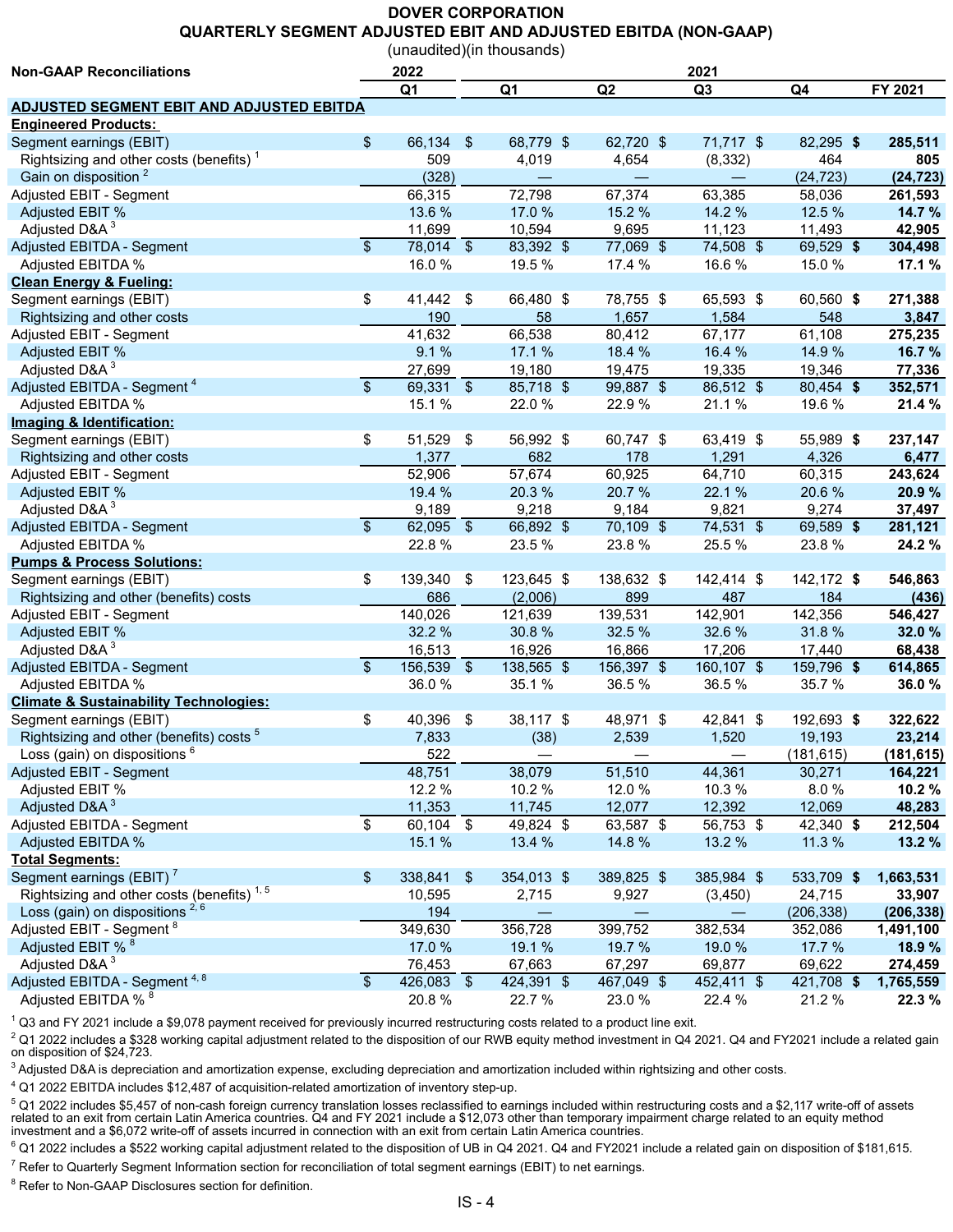# **DOVER CORPORATION REVENUE GROWTH FACTORS AND ADJUSTED EPS GUIDANCE RECONCILIATIONS (NON-GAAP)**

(unaudited)(in thousands, except per share data\*)

## **Non-GAAP Reconciliations**

## **Revenue Growth Factors**

|        |                                       | 2022           |
|--------|---------------------------------------|----------------|
|        |                                       | Q <sub>1</sub> |
|        | Organic                               |                |
|        | <b>Engineered Products</b>            | 14.6 %         |
|        | Clean Energy & Fueling                | 0.2%           |
|        | Imaging & Identification              | (1.1)%         |
|        | <b>Pumps &amp; Process Solutions</b>  | 12.6 %         |
|        | Climate & Sustainability Technologies | 17.4 %         |
|        | <b>Total Organic</b>                  | 9.3 %          |
|        | Acquisitions                          | 4.4 %          |
|        | <b>Dispositions</b>                   | (1.6)%         |
|        | Currency translation                  | (2.2)%         |
| Total* |                                       | 9.9 %          |
|        |                                       |                |

\* Totals may be impacted by rounding.

|                       | ZUZZ      |
|-----------------------|-----------|
|                       | Q1        |
| Organic               |           |
| <b>United States</b>  | 9.0 %     |
| <b>Other Americas</b> | 11.0 %    |
| Europe                | 5.8 %     |
| Asia                  | 18.9 %    |
| Other                 | 9.4 %     |
| <b>Total Organic</b>  | 9.3 %     |
| Acquisitions          | 4.4 %     |
| <b>Dispositions</b>   | $(1.6)\%$ |
| Currency translation  | (2.2)%    |
| Total*                | 9.9 %     |
|                       |           |

**2022**

\* Totals may be impacted by rounding.

## **Adjusted EPS Guidance Reconciliation**

|                                                          |      | Range |      |
|----------------------------------------------------------|------|-------|------|
| 2022 Guidance for Earnings per Share (GAAP)              | 7.39 |       | 7.59 |
| Acquisition-related amortization, net                    |      | 0.91  |      |
| Rightsizing and other costs, net                         |      | 0.15  |      |
| 2022 Guidance for Adjusted Earnings per Share (Non-GAAP) | 8.45 |       | 8.65 |

\* Per share data and totals may be impacted by rounding.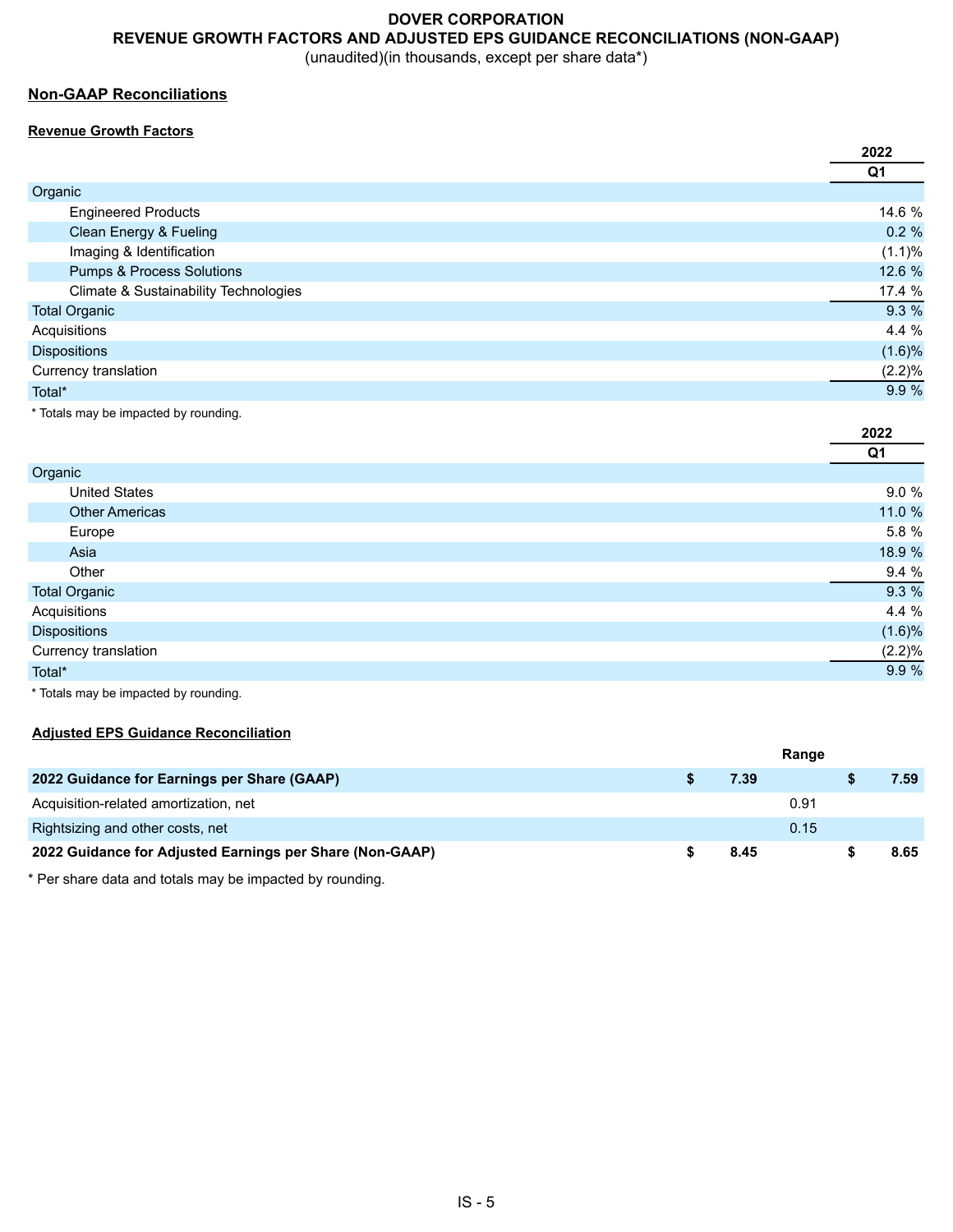# **DOVER CORPORATION QUARTERLY CASH FLOW AND FREE CASH FLOW (NON-GAAP)**

(unaudited)(in thousands)

# **Quarterly Cash Flow**

|                                       | 2022      |            |            | 2021       |            |            |
|---------------------------------------|-----------|------------|------------|------------|------------|------------|
|                                       | Q1        | Q1         | Q2         | Q3         | Q4         | FY 2021    |
| Net Cash Flows Provided By (Used In): |           |            |            |            |            |            |
| Operating activities                  | 23.683    | 177.184 \$ | 260.073 \$ | 351.329 \$ | 327.279 \$ | 1.115.865  |
| Investing activities                  | (46,963)  | (29, 572)  | (121, 631) | (135, 439) | (706, 111) | (992, 753) |
| Financing activities                  | (75, 204) | (124,239)  | (75, 949)  | (74,610)   | 24.918     | (249, 880) |

# **Quarterly Free Cash Flow (Non-GAAP)**

|                                                                                 | 2022 |                | 2021 |                |                |                |            |            |  |  |
|---------------------------------------------------------------------------------|------|----------------|------|----------------|----------------|----------------|------------|------------|--|--|
|                                                                                 |      | Q <sub>1</sub> |      | Q <sub>1</sub> | Q <sub>2</sub> | Q <sub>3</sub> | Q4         | FY 2021    |  |  |
| Cash flow from operating activities                                             | \$   | 23,683         | \$   | 177.184 \$     | 260,073 \$     | 351,329 \$     | 327,279 \$ | 1,115,865  |  |  |
| Less: Capital expenditures                                                      |      | (50, 381)      |      | (31,260)       | (41, 971)      | (47, 926)      | (50, 308)  | (171, 465) |  |  |
| Free cash flow                                                                  |      | (26, 698)      | S.   | 145,924 \$     | 218,102 \$     | 303,403 \$     | 276,971 \$ | 944,400    |  |  |
|                                                                                 |      |                |      |                |                |                |            |            |  |  |
| Cash flow from operating activities as a<br>percentage of revenue               |      | $1.2\%$        |      | 9.5%           | 12.8%          | 17.4%          | 16.5%      | 14.1%      |  |  |
|                                                                                 |      |                |      |                |                |                |            |            |  |  |
| Cash flow from operating activities as a<br>percentage of adjusted net earnings |      | 8.6%           |      | 67.4%          | 86.9%          | 121.8%         | 126.5%     | 100.6 %    |  |  |
| Free cash flow as a percentage of revenue                                       |      | $-1.3%$        |      | 7.8%           | 10.7%          | 15.0%          | 13.9 %     | 11.9%      |  |  |
|                                                                                 |      |                |      |                |                |                |            |            |  |  |
| Free cash flow as a percentage of adjusted net<br>earnings                      |      | $-9.7%$        |      | 55.5 %         | 72.9 %         | 105.2%         | 107.1%     | 85.2%      |  |  |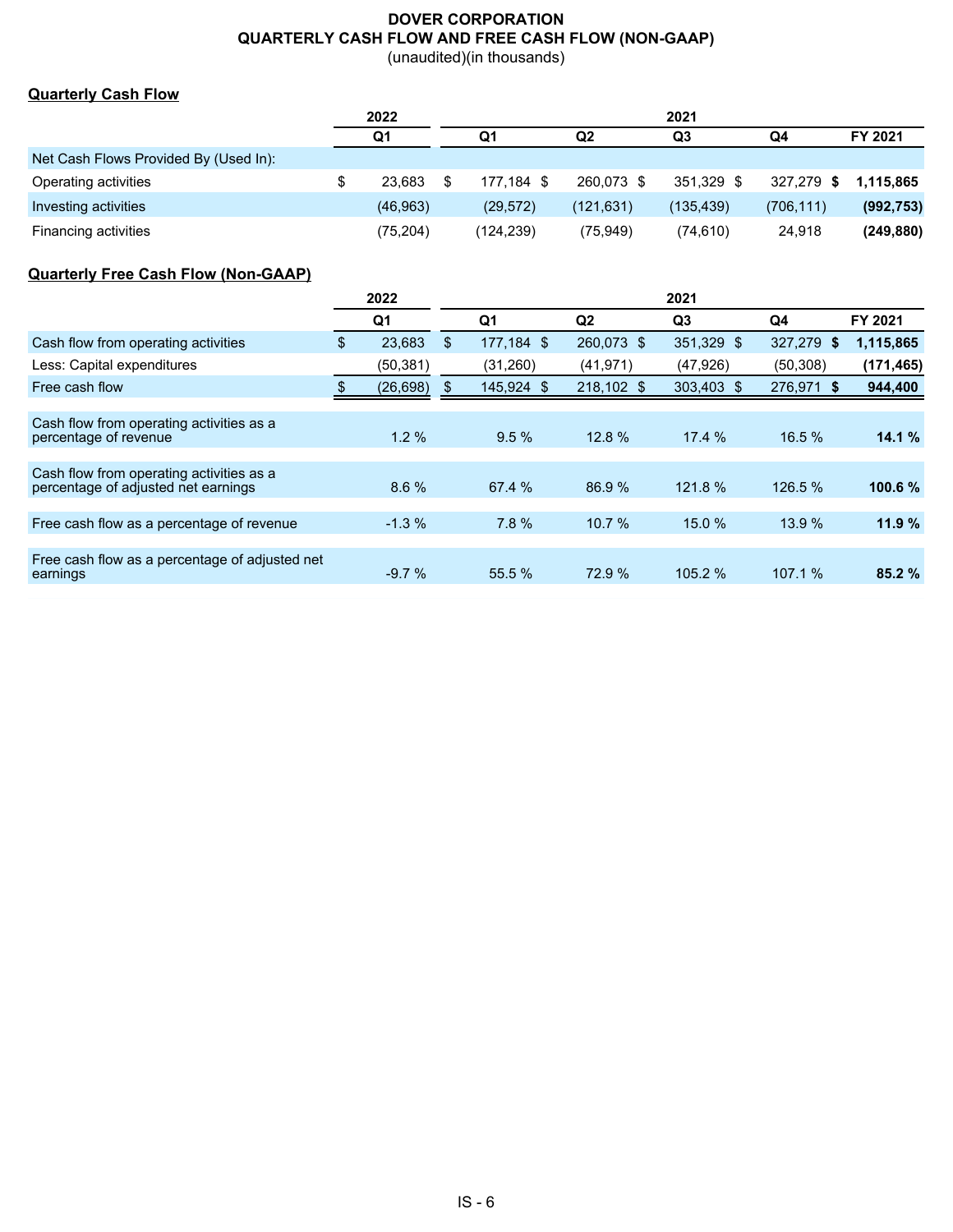## **DOVER CORPORATION PERFORMANCE MEASURES** (unaudited)(in thousands)

|                                       | 2022 |            |  | 2021           |                |                |              |           |  |  |  |
|---------------------------------------|------|------------|--|----------------|----------------|----------------|--------------|-----------|--|--|--|
|                                       |      | Q1         |  | Q <sub>1</sub> | Q <sub>2</sub> | Q <sub>3</sub> | Q4           | FY 2021   |  |  |  |
| <b>BOOKINGS</b>                       |      |            |  |                |                |                |              |           |  |  |  |
|                                       |      |            |  |                |                |                |              |           |  |  |  |
| <b>Engineered Products</b>            | \$   | 541,035 \$ |  | 528,310 \$     | 497,200 \$     | 502.767 \$     | 585,452 \$   | 2,113,729 |  |  |  |
| Clean Energy & Fueling                |      | 501,491    |  | 422,668        | 453,146        | 467,821        | 398,844      | 1,742,479 |  |  |  |
| Imaging & Identification              |      | 307,104    |  | 293,614        | 299,608        | 293,782        | 303,400      | 1,190,404 |  |  |  |
| <b>Pumps &amp; Process Solutions</b>  |      | 459.790    |  | 551.365        | 521.010        | 490.581        | 460,105      | 2,023,061 |  |  |  |
| Climate & Sustainability Technologies |      | 444,852    |  | 537,326        | 606,545        | 540,280        | 632,849      | 2,317,000 |  |  |  |
| Intercompany eliminations             |      | (2, 295)   |  | (863)          | (498)          | (407)          | (290)        | (2,058)   |  |  |  |
| Total consolidated bookings           |      | 2,251,977  |  | 2,332,420 \$   | 2,377,011 \$   | 2,294,824 \$   | 2,380,360 \$ | 9,384,615 |  |  |  |
|                                       |      |            |  |                |                |                |              |           |  |  |  |
|                                       |      |            |  |                |                |                |              |           |  |  |  |

# **BACKLOG**

| <b>Engineered Products</b>                       | 830.135   | \$. | 562.557 \$ | 613.517 \$ | 662.834 \$   | 785.085   |  |
|--------------------------------------------------|-----------|-----|------------|------------|--------------|-----------|--|
| Clean Energy & Fueling                           | 426.342   |     | 238.822    | 256.497    | 312.176      | 383,572   |  |
| Imaging & Identification                         | 243,411   |     | 198.556    | 206,125    | 204.766      | 212,098   |  |
| <b>Pumps &amp; Process Solutions</b>             | 704.935   |     | 539.097    | 634.477    | 682.415      | 688,931   |  |
| <b>Climate &amp; Sustainability Technologies</b> | 1,218,155 |     | 677.309    | 854.188    | 964.233      | 1,174,479 |  |
| Intercompany eliminations                        | (1,756)   |     | (544)      | (262)      | (252)        | (225)     |  |
| Total consolidated backlog                       | 3,421,222 |     | 2,215,797  | 2,564,542  | 2.826.172 \$ | 3,243,940 |  |

# **Bookings Growth Factors**

|                                       | 2022       |
|---------------------------------------|------------|
|                                       | Q1         |
| Organic                               |            |
| <b>Engineered Products</b>            | 3.4%       |
| Clean Energy & Fueling                | (2.7)%     |
| Imaging & Identification              | 7.7%       |
| <b>Pumps &amp; Process Solutions</b>  | $(14.0)\%$ |
| Climate & Sustainability Technologies | (9.4)%     |
| <b>Total Organic</b>                  | $(4.3)\%$  |
| Acquisitions                          | 4.4 %      |
| <b>Dispositions</b>                   | (1.4)%     |
| Currency translation                  | $(2.1)\%$  |
| Total*                                | $(3.4)\%$  |
|                                       |            |

Totals may be impacted by rounding.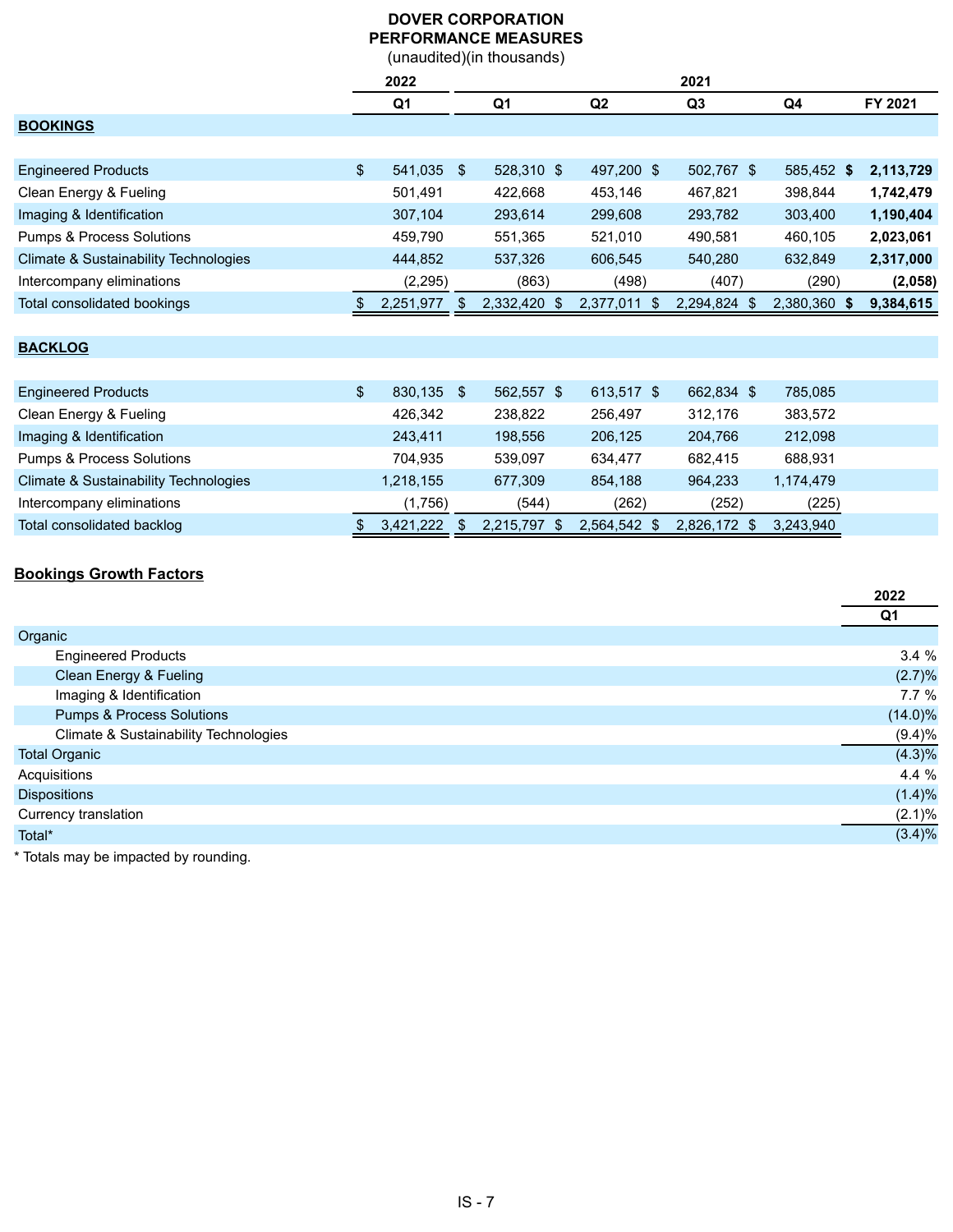#### **Non-GAAP Measures Definitions**

In an effort to provide investors with additional information regarding our results as determined by GAAP, management also discloses non-GAAP information that management believes provides useful information to investors. Adjusted net earnings, adjusted diluted net earnings per share, total segment earnings (EBIT), adjusted EBIT by segment, adjusted EBIT margin by segment, adjusted EBITDA by segment, adjusted EBITDA margin by segment, free cash flow, free cash flow as a percentage of revenue, free cash flow as a percentage of adjusted net earnings, and organic revenue growth are not financial measures under GAAP and should not be considered as a substitute for net earnings, diluted net earnings per share, cash flows from operating activities, or revenue as determined in accordance with GAAP, and they may not be comparable to similarly titled measures reported by other companies.

Adjusted net earnings represents net earnings adjusted for the effect of acquisition-related amortization and inventory step-up, rightsizing and other costs/benefits, and a gain/loss on disposition. We exclude after-tax acquisition-related amortization because the amount and timing of such charges are significantly impacted by the timing, size, number and nature of the acquisitions the Company consummates. While we have a history of acquisition activity, our acquisitions do not happen in a predictive cycle. Exclusion of this amortization expense facilitates more consistent comparisons of operating results over time. We believe it is important to understand that such intangible assets were recorded as part of purchase accounting and contribute to revenue generation. We exclude the other items because they occur for reasons that may be unrelated to the Company's commercial performance during the period and/or Management believes they are not indicative of the Company's ongoing operating costs or gains in a given period.

Adjusted diluted net earnings per share or adjusted earnings per share represents diluted EPS adjusted for the effect of acquisition-related amortization and inventory step-up, rightsizing and other costs/benefits, and a gain/loss on disposition,

Total segment earnings (EBIT) is defined as net earnings before income taxes, net interest expense and corporate expenses. Total segment earnings (EBIT) margin is defined as total segment earnings (EBIT) divided by revenue.

Adjusted EBIT by Segment is defined as net earnings before income taxes, net interest expense, corporate expenses, rightsizing and other costs/benefits, and a 2020 gain/loss on disposition. Adjusted EBIT Margin by Segment is defined as adjusted EBIT by segment divided by segment revenue.

Adjusted EBITDA by Segment is defined as adjusted EBIT by segment plus depreciation and amortization, excluding depreciation and amortization included within rightsizing and other costs/benefits. Adjusted EBITDA Margin by Segment is defined as adjusted EBITDA by segment divided by segment revenue.

Management believes the non-GAAP measures above are useful to investors to better understand the Company's ongoing profitability as they will better reflect the Company's core operating results, offer more transparency and facilitate easier comparability to prior and future periods and to its peers.

Free cash flow represents net cash provided by operating activities minus capital expenditures. Free cash flow as a percentage of revenue equals free cash flow divided by revenue. Free cash flow as a percentage of adjusted net earnings equals free cash flow divided by adjusted net earnings. Management believes that free cash flow and free cash flow ratios are important measures of operating performance because it provides management and investors a measurement of cash generated from operations that is available for mandatory payment obligations and investment opportunities, such as funding acquisitions, paying dividends, repaying debt and repurchasing our common stock.

Management believes that reporting organic revenue growth, which excludes the impact of foreign currency exchange rates and the impact of acquisitions and dispositions, provides a useful comparison of our revenue and bookings performance and trends between periods. We do not provide a reconciliation of forward-looking organic revenue to consolidated revenue (the most directly comparable GAAP financial measure) because we are not able to provide a meaningful or accurate compilation of reconciling items. This is due to the inherent difficulty in accurately forecasting the timing and amounts of the items that would be excluded from the most directly comparable GAAP financial measure or are out of our control. For the same reasons, we are unable to address the probable significance of unavailable information which may be material.

## **Performance Measures Definitions**

Bookings represent total orders received from customers in the current reporting period. This metric is an important measure of performance and an indicator of revenue order trends.

Organic bookings represent total orders received from customers in the current reporting period excluding the impact of foreign currency exchange rates and the impact of acquisition and dispositions. This metric is an important measure of performance and an indicator of revenue order trends.